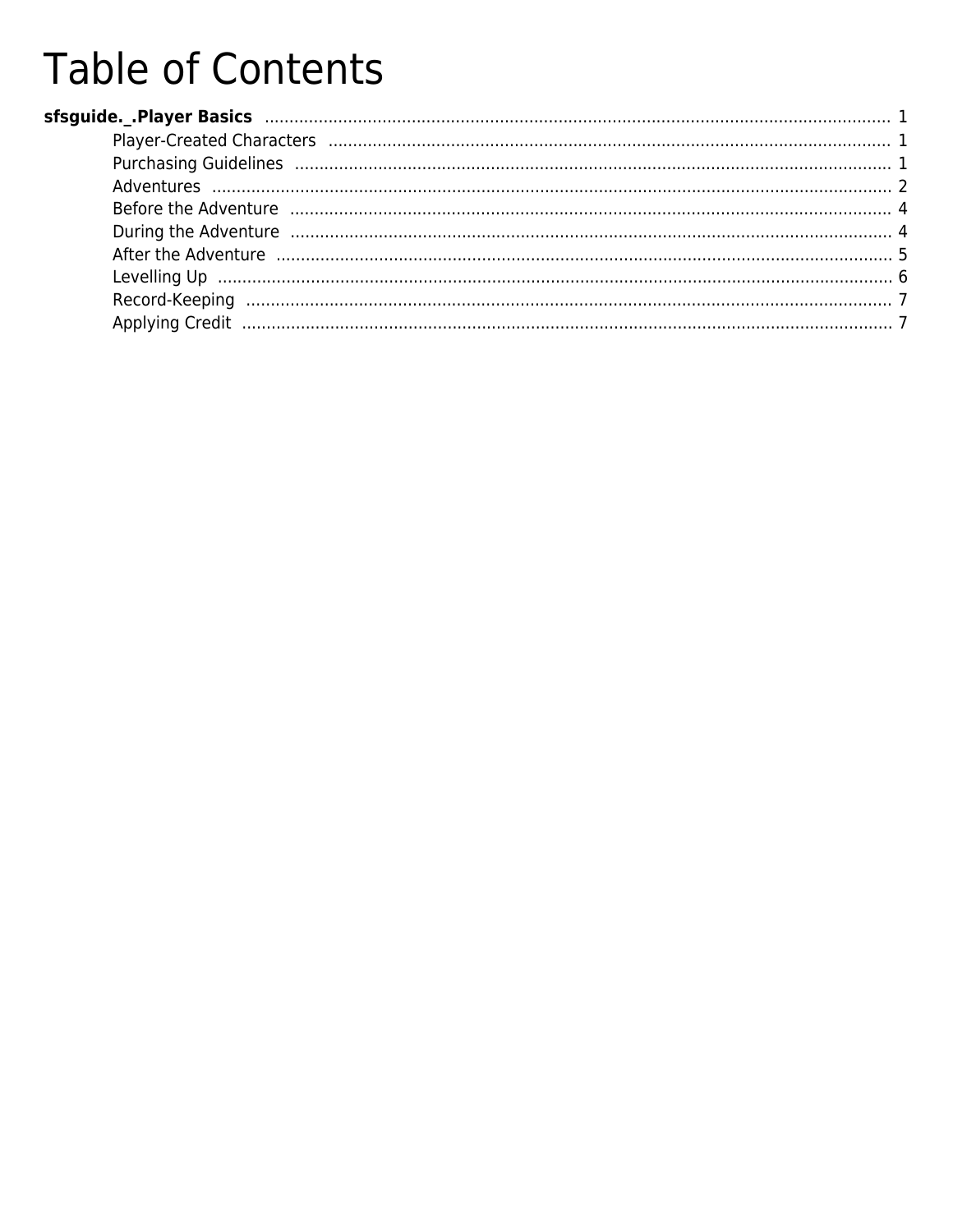# <span id="page-1-0"></span>sfsguide.\_.Player **Basics**

### Player-Created Characters

Starfinder Society characters use the process outlined on [page 12](http://aonsrd.com/Rules.aspx?ID=30) of the [Starfinder Core Rulebook](https://paizo.com/products/btpy9ssr?Starfinder-Core-Rulebook) with a few additional campaign-specific rules and benefits. Characters start at first level unless they have Boons to modify their starting level. The [Character Creation](https://www.organizedplayfoundation.org/Lorespire/sfsguide._.Character-Creation) appendix contains step-by-step instructions to help you create your own Roleplaying Guild character and outlines the campaign's additional character creation steps. Follow the instructions carefully to ensure your character is suitable for the organized play campaign.

Remember to [register your character](https://www.organizedplayfoundation.org/Lorespire/sfsguide._.Welcome-to-Starfinder-Society#Register_for_Organized_Play) at [paizo.com!](https://paizo.com/)

**Character Options**: All of the races, themes, and classes from the Core Rulebook are available to you when creating a character. You might need special boons to access some races and options from other books before you can use them in organized play. More information on approved resources can be found on the [Character Options](https://paizo.com/starfindersociety/characteroptions) page.

**Companions**: A companion is any permanent creature that accompanies a PC and can take its own actions in combat (such as a mechanic's drone). In the Starfinder Society, a character may have only one companion active during a session. This restriction does not include temporary creatures who last no more than an encounter or two, such as those created by summon spells.

### Rebuilding Your Character

After playing a new character, you might find aspects of your character you would like to change. Don't worry! Until you play a game in which your character starts with 3 or more XP, you can freely rebuild your character completely. The character retains their Reputation earned and character number.

you still have options for changing your character's choices through the mnemonic editor hybrid item Starfinder Core Rulebook [\(page 226\)](https://aonsrd.com/HybridItems.aspx?ItemName=Mk%201&Family=Mnemonic%20Editor). Characters can use this item to reverse the last 2 levels worth of decisions on a character. Different versions of the device allow you to retrain up to three additional times, effectively allowing a character to wipe and retrain up to 8 levels worth of decisions throughout their career.

You cannot use Rebuilding or Retraining to build a character that could not be built without using either of those two tools.

For more information on purchasing a mnemonic editor, see the [corresponding boon](https://www.organizedplayfoundation.org/Lorespire/sfsguide._.Factions-and-Reputation#Mnemonic_Editor).

### Purchasing Guidelines

You can purchase the following items so long as you're in a settlement and the price is not higher than the settlement's listed Maximum Item Value. (Scenarios might sometimes provide additional allowances or limitations):

- All equipment listed in [sanctioned Starfinder](https://paizo.com/starfindersociety/characteroptions) [content](https://paizo.com/starfindersociety/characteroptions) with an item level less than or equal to your character level.
- All equipment listed in the Starfinder Core Rulebook with an item level less than or equal to your character level  $+1$ .
- All equipment listed on your character's [Chronicle Sheets](https://www.organizedplayfoundation.org/Lorespire/sfsguide._.Player-Basics#Record_Keeping) with an item level less than or equal to your character level  $+2$ .
- All items and services purchased with Achievement Points (AcP).

Items that are not available for Starfinder Society play according to the [Character Options page](https://paizo.com/starfindersociety/characteroptions) can be listed on chronicle sheets. Such items can be purchased by a character who has a chronicle sheet that lists the item.

[Infamy](https://www.organizedplayfoundation.org/Lorespire/sfsguide._.Table-Variation-and-Creative-Solutions#Ethical_Infractions) can reduce a character's effective level when purchasing items.

Once you begin a session as a second level character,

Magic, hybrid, and technological items that can be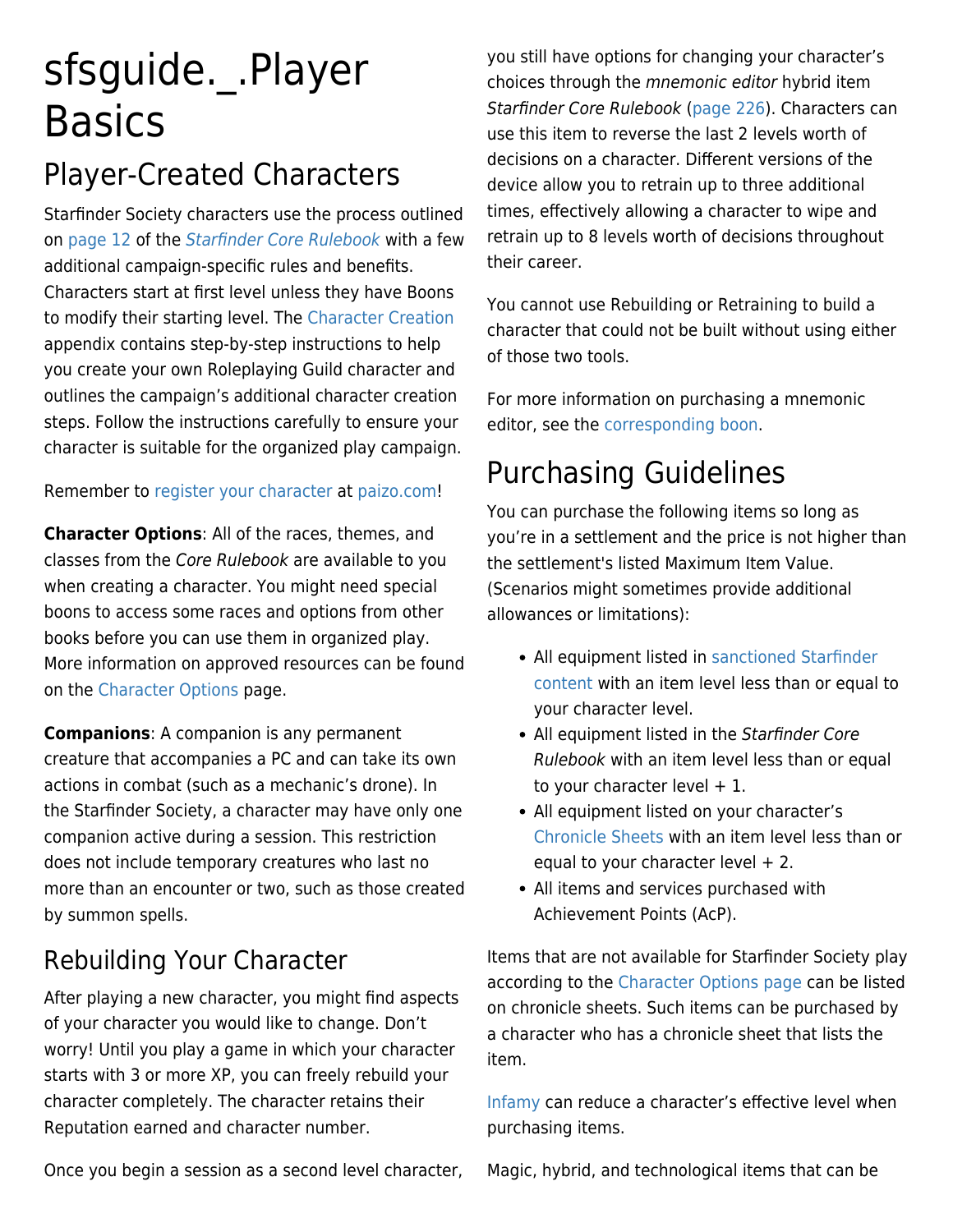<span id="page-2-0"></span>used less often than once per day (such as once per week or once per month and so on) are considered to be usable once per adventure.

### Spellcasting Services

Provided you are in a settlement, you may purchase spellcasting services with a level up to half the settlement's Maximum Item Level.

[Page 234](https://www.aonsrd.com/OtherItems.aspx?Category=Professional%20Services) of the Starfinder Core Rulebook covers the rules for purchasing spellcasting services, and the associated costs are listed in Table 7–38: Professional Services on page 235. You can also use AcP to purchase spellcasting services, which are listed individually by spell.

Purchased spellcasting is assumed to be cast using the minimum caster level. Spells without a level, such as miracle and wish, cannot be purchased as a spellcasting service.

PCs can never purchase the traveling service of a spellcaster.

#### Group Purchases

In Starfinder Society play, you can never buy, sell, or trade items with another player, but you may allow another player to borrow an item for the duration of an adventure. Players are permitted to pool their money to purchase items or spellcasting services for use in the current adventure. If the PCs buy an item using pooled money that they do not use during the adventure, one PC may purchase the item at the end of the adventure, paying the item's full cost. If no PC wants to purchase the item, the PCs must sell the item back for 10% value, reimbursing each PC 10% of what they paid into the pool.

The party can sell a dead character's belongings for this purpose if, and only if, the player of the dead character consents.

### Spells

The following spells found in the Starfinder Core Rulebook are not legal for play and may never be used, found, purchased, or learned in any form by characters of the Starfinder Society: animate dead and reincarnate. All spells and effects end at the end of an adventure with the following exceptions, which must be noted on the Chronicle Sheet.

- Spells and effects with permanent or instantaneous duration that heal damage, repair damage, or remove harmful conditions remain in effect at the end of the adventure.
- Afflictions and harmful conditions obtained during an adventure remain until healed and carry over from adventure to adventure (except as noted under [Negative Effects](#page--1-0) below).

### Applying and Transferring Fusions

The Society has specialists at the Lorespire Complex trained in Mysticism who can apply or swap out fusions for agents of the Starfinder Society in good standing. This service is free but is only available before the briefing or once the adventure is complete unless stated in the adventure. Only the service is free; characters must still pay the normal cost for transferring the fusion.

### Adventures

There are two types of adventures written for the Starfinder Society campaign.

**Starfinder Quests**: Written specifically for the Starfinder Society, quests are 1-hour adventures often used as introductions to the game.

**Starfinder Society Scenarios**: Written specifically for the Starfinder Society, scenarios each present a single episode in a continuing story and typically take 4–5 hours to complete.

Rules for additional types of adventures can be found in [Additional Adventures.](https://www.organizedplayfoundation.org/Lorespire/sfsguide._.Additional-Adventures)

#### Scenario Tags

Starfinder Society adventures utilize a series of short titles, or tags, to denote information pertinent for GMs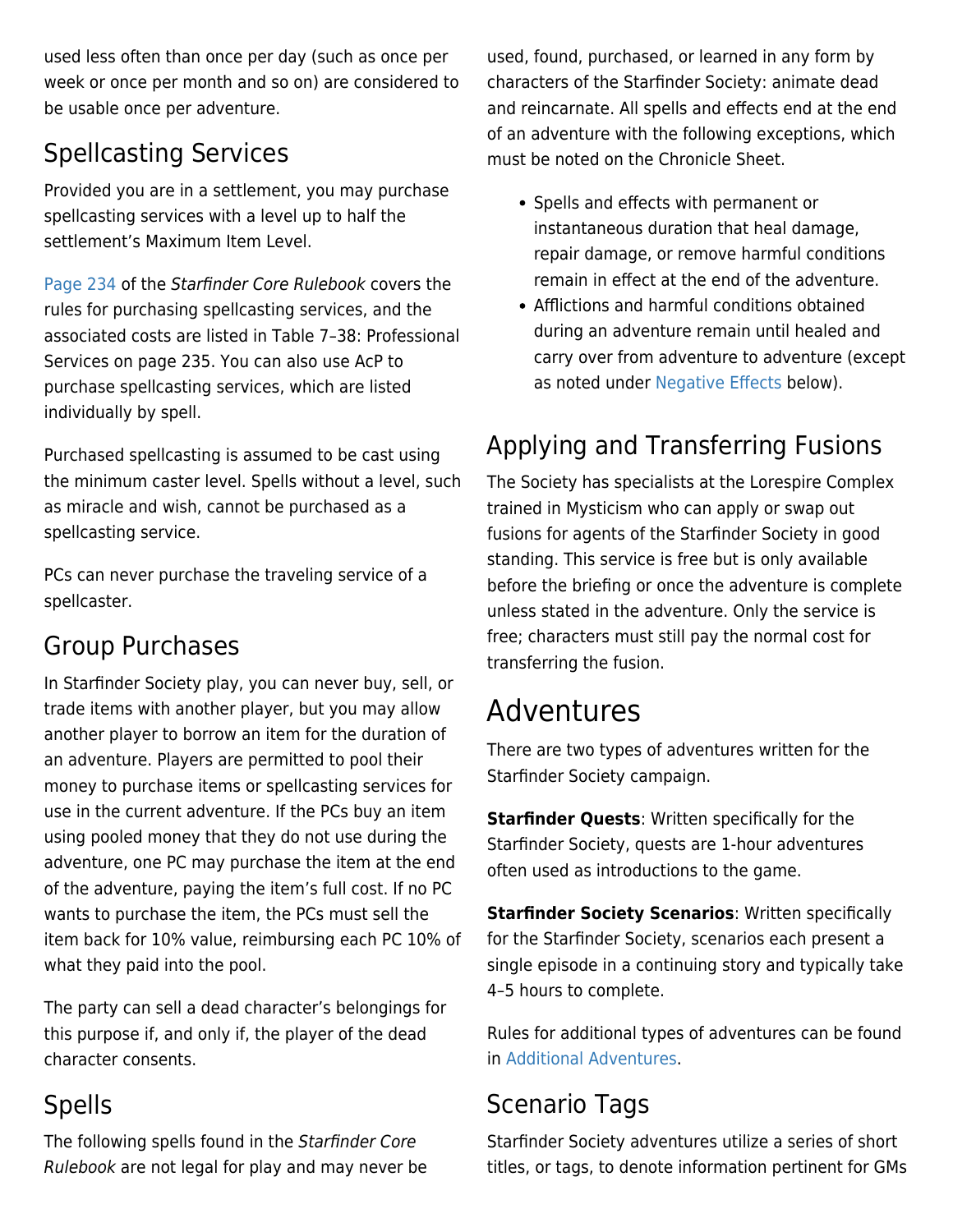running scenarios and the players participating in them. The following tags appear in Starfinder Society scenarios:

- **Exclusive**: Scenarios with this tag have running requirements outside the standard one table environment. Scenarios with this tag include specific rules on who is eligible to run it and where and how it can be run.
- **Faction**: Scenarios with this tag address the listed faction's goals and may grant additional reputation with a [Faction.](https://www.organizedplayfoundation.org/Lorespire/sfsguide._.Factions-and-Reputation)
- **Metaplot**: Scenarios with this tag are directly connected to a larger plot arc, typically the major plot throughline of a particular Season of Starfinder Society adventures.
- **Nova**: Scenarios with this tag contribute to the 5 Nova requirement.
- **Quest**: This tag indicates the associated product is a single quest or a quest pack.
- **Repeatable**: Players and GMs may receive credit for scenarios with this tag an unlimited number of times, though characters can still only receive credit once for a given scenario.
- **Starship**: This tag indicates the associated scenario includes some form of the starship combat rules in [Chapter 9](https://aonsrd.com/Rules.aspx?ID=192) of the Starfinder Core Rulebook.
- **Survival**: This tag indicates the players will benefit from skills and abilities relating to survival while cut off from outside resources.
- **Vehicle**: Scenarios with this tag indicate that the associated scenario includes some form of vehicle combat or vehicle chase.

### Levels

Starfinder Society adventurers are designed for characters of various levels playing together. The range of levels supported by an adventure appears on the cover. The difficulty of the adventure scales based on the character levels and is calculated using [APL](https://www.organizedplayfoundation.org/Lorespire/sfsguide._.Game-Master-Basics#Average_Party_Level) .

### Legal Table Size

Starfinder Society adventures are written for four to six PCs. However, a GM can run a table with two or three players in some situations. In those cases, all four-player adjustments written into the adventure still apply. Make the following adjustments:

**Adventures with a minimum level of 8 or lower:** the GM can run a table of two or three players, and can add additional appropriately leveled pregenerated iconic characters in order to meet the minimum table size of four PCs. The GM can either play these characters themselves or deputize one or more players to run them, provided the player agrees to do so and feels capable of running an additional character.

Pregenerated iconic characters are available for 1st, 4th, and 8th level.

- **Adventures with a minimum level of 9 or higher:** can be run with only 3 players, but only if all players at the table agree. While we expect this "hard mode" playthrough experience to be satisfying, we want to caution you that, as the adventures are designed for a minimum of four players, they will be more difficult than normal.
- **All levels:** If there are still not enough players even with these adjustments, and there is a player available who has already played the adventure, they can join the table, playing for no credit.

**Replaying for No Credit:** This is only allowed if the alternative is for the table not to play. Players must record any items or resources expended and may be given a blank Chronicle for this purpose. This is an exception to the rule that you cannot assign more than one copy of a single adventure's chronicle to a given character.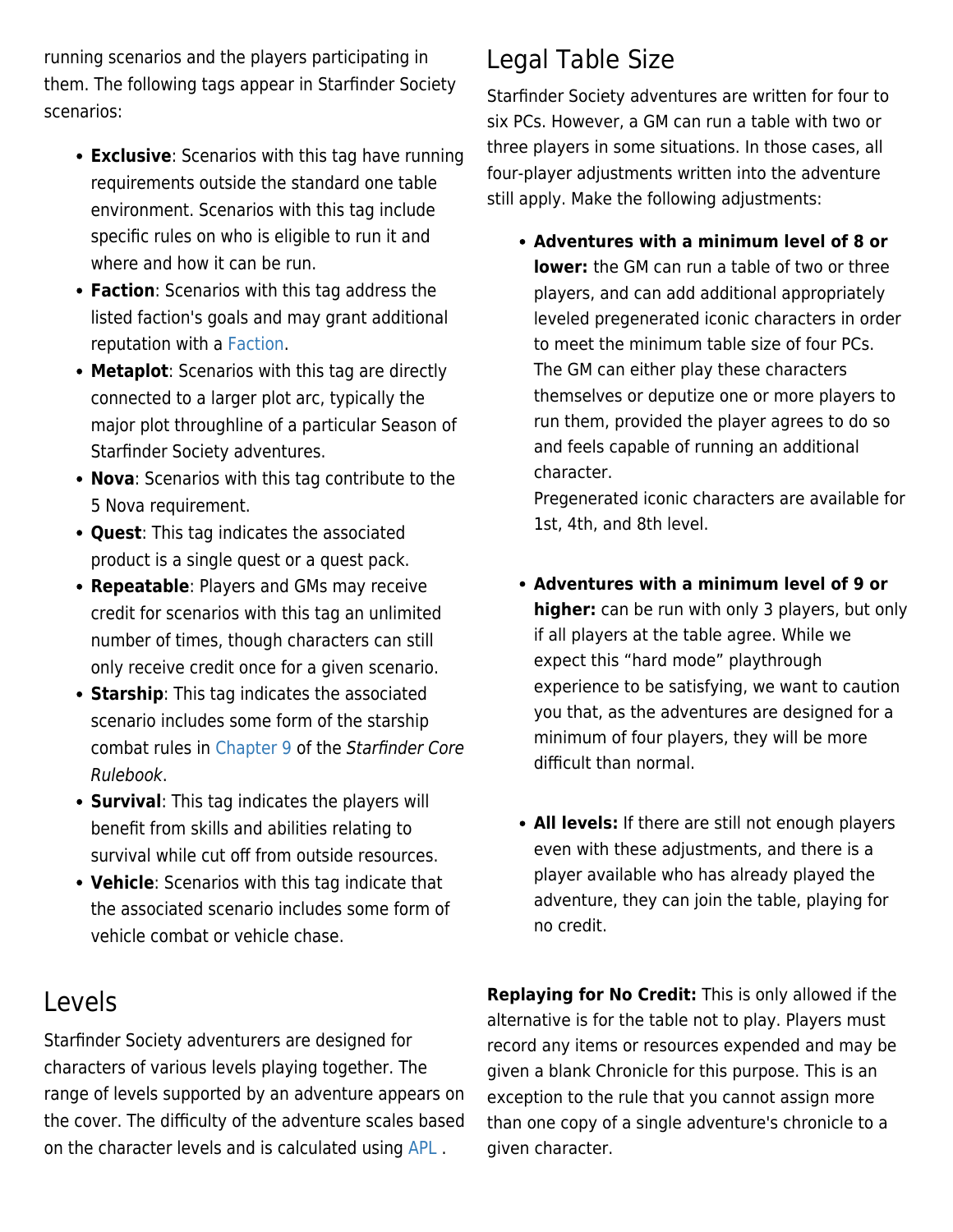<span id="page-4-0"></span>GMs do not record or report organized play numbers for players replaying for no credit.

**Table Maximum:** Tables cannot have seven or more players.

### Before the Adventure

Before the game starts, you will need to choose a character to play. This can be one of your existing characters, or a pregenerated character, but it must fall within the allowed levels for the adventure. If you choose a pregenerated character, you must also choose an existing character of a lower level, a first level character, or a brand new character to assign credit to. See [Applying Credit](#page--1-0) for more information. You also choose a [Faction t](https://www.organizedplayfoundation.org/Lorespire/sfsguide._.The-Pact-Worlds#Factions)o represent. Any Reputation earned for Primary and Secondary success conditions that adventure is applied to that Faction. The default faction is Wayfinders.

The GM will provide you with a sign-in sheet to record your character's name, Organized Play ID, Character Number, level and faction, as well as any contact information the GM needs to be able to get chronicles to you. If you are playing a pregenerated character, then the character number is the number of the character who will receive credit for the adventure.

#### One Character Per Adventure

You can have as many active characters as you want in Starfinder Society. However, you can play only one of your characters during a specific adventure.

#### One Adventure per Character

A character can only take part in one adventure at a time. From the time the character begins an adventure, to the time Chronicles are issued, that character cannot be involved in any other adventure. Characters engaged in play-by-post are considered busy and may not be used in another game while the play-by-post is running.

### Replaying Adventures

By default, each player can receive up to two

chronicles for a given adventure: one for playing the adventure and one for running the adventure as the GM. Players can play each adventure once and GM it as many times as they like. GMing an adventure contributes to [GM nova rewards](https://www.organizedplayfoundation.org/Lorespire/sfsguide._.GM-Rewards#GM_Novas) even when it does not award a chronicle.

It is possible to replay adventures; for example, adventures with the [Replayable tag](https://www.organizedplayfoundation.org/Lorespire/sfsguide._.Player-Basics#Scenario_Tags) are always replayable and there are also boons that grant replays. Even when a player replays an adventure, each of their characters can only earn one copy of a chronicle for any single adventure.

When replaying an adventure or playing an adventure you have already GMed please follow these additional guidelines:

**Notify the GM:** Inform the GM that you have already played the adventure or run it as a GM. Although GMs are asked to be flexible, the GM maintains the right to deny running the adventure for you if they feel uncomfortable running the event for players who have foreknowledge of the story.

**No Spoilers:** When you are replaying an adventure, avoid spoiling the adventure's plot or using insider information to affect gameplay. Doing so can be grounds for the GM to remove you from the table. In general, be mindful in separating player knowledge from character knowledge, and if you are uncertain how to proceed, speak privately with the GM to determine the best course of action.

### During the Adventure

Each adventure typically begins with a briefing, either in the form of a letter, a meeting with a venturecaptain, or an offer of a job by an employer.

**Slotting Boons:** This is the time when your character will slot any boons you wish to take.

**Purchasing Equipment:** This will also often be the last opportunity your character has to purchase any needed equipment for the adventure.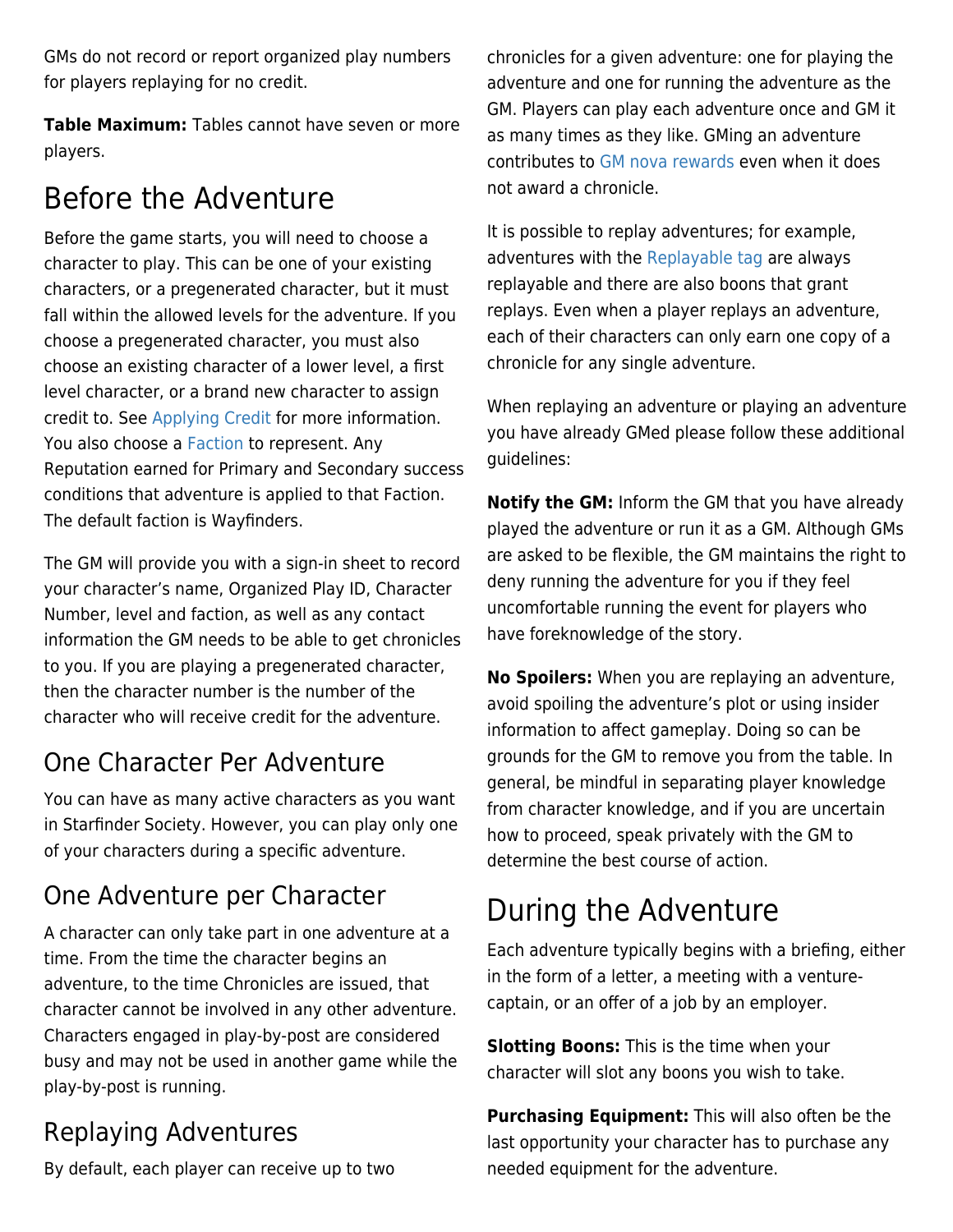<span id="page-5-0"></span>Remember, your character is a member of the Starfinder Society, working with colleagues and friends, under the motto **"Explore, Report, Cooperate."**

#### **Treasure**

As characters work their way through the adventure, they will discover or earn items of value.

Characters may also find named items of treasure or consumable items. These items are available for use during the adventure and often appear as purchasable items on Chronicles.

#### Infamy

Infamy represents a character's reputation for performing evil or criminal actions. Some scenarios will call out specific actions that will cause characters one or more PCs to gain infamy. Additionally the GM may assign infamy for other evil or criminal acts not called out by the scenario.

**Warnings:** The GM must warn the Player that their act will incur Infamy. This warning can be in character or out of character but must be clear to the player. If the PC goes through with the action, they earn the point of infamy.

**Effects of Infamy:** Each point of infamy reduces the PCs effective level by one for purposes of purchasing gear.

If a PC ends a game with 3 Infamy, they are ejected from the Starfinder Society and are no longer allowed to play in the campaign. The character must be marked dead when the table is reported.

**Infamy is not for player actions. Players who commit or describe character actions in violation of the community standards are subject to disciplinary sanctions outlined in the [community policy.](https://www.organizedplayfoundation.org/Lorespire/sfsguide._.Community-Standards-and-Expectations)**

### After the Adventure

### Negative Effects

During an adventure, a character might gain afflictions such as blindness, curses, diseases, poison, or death. Any permanent afflictions must be cleared from the character before the end of the adventure or the character ceases to be available for organized play.

Exceptions include permanent negative levels, ability drain that does not reduce an ability score to 0, and conditions that impose no mechanical effect.

GMs must report characters with uncleared permanent afflictions as dead.

Affliction removal applies to pregenerated characters and any unresolved afflictions carry over to the Starfinder Society character receiving credit for the adventure. If that would mean the character would be marked dead, they are marked dead immediately.

#### Removing Afflictions

Other PCs can use their spells, feats or class abilities to assist characters in recovering from negative effects. They can also contribute consumables or credits, but are not required to. Characters can always use credits earned during the adventure to clear conditions. Condition removal purchased using AcP or credits automatically succeeds providing it is possible for it to succeed.

In order, players apply party funds, then Starfinder Society character funds (including credits earned from the adventure), then sale of pregenerated character gear (if applicable and they meet the requirement below):

| To sell a<br>pregenerated<br>character's gear<br>at: | The character The<br>or party must<br>have paid at<br>least: | pregen's<br>gear is<br>worth: |
|------------------------------------------------------|--------------------------------------------------------------|-------------------------------|
| Level 1                                              | 0 credits                                                    | 100 credits                   |
| Level 4                                              | 600 credits                                                  | 600 credits                   |
| Level 8                                              | 3,300 credits                                                | 3,300 credits                 |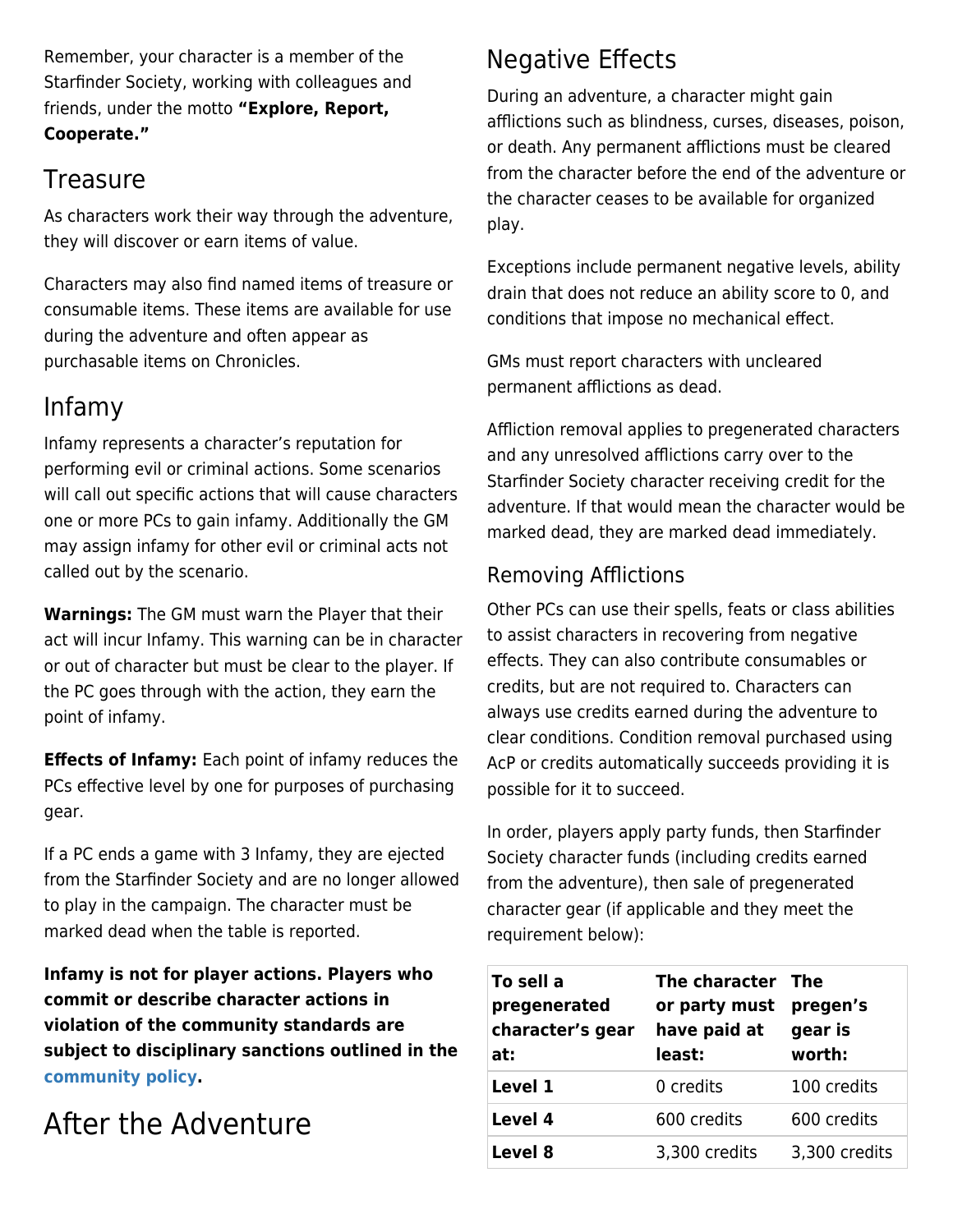#### <span id="page-6-0"></span>Reputation

Reputation is a measure of how influential your character is in the Starfinder Society. See [Factions](https://www.organizedplayfoundation.org/Lorespire/sfsguide._.Factions-and-Reputation) [and Reputation](https://www.organizedplayfoundation.org/Lorespire/sfsguide._.Factions-and-Reputation) for more about how Reputation works.

### Chronicle Boons

Once completed, some adventures may grant access to boons. These chronicle boons will be noted on the chronicle sheet and can be accessed on the Boons tab of the [My Organized Play](https://paizo.com/organizedPlay/myAccount) page on paizo.com. (Year 1 and 2 scenarios included such boons on each chronicle sheet.)

#### **Treasure**

Unlike a traditional game in which the PCs would divide recovered magic items and other treasure among themselves, Starfinder Society awards each participating PC a share of credits based on their respective levels. Rather than divide up the valuable items unequally, PCs have equal access to any special treasure found, represented by the items listed on the Chronicle. Rules for purchasing these items can be found under [Purchasing Guidelines.](#page--1-0)

#### Downtime

Not every Starfinder works for the Society full time. Some are trained artisans, professionals, or performers and earn extra credits between missions. After each adventure that grants XP, except for Bounties, you gain a period of Downtime before your next mission, which you can use in one of three ways per adventure: crafting, a day job, or other pursuits. Bounties do not grant downtime.

**Crafting:** You can spend your Downtime to craft a single item following the rules on [page 235](http://aonsrd.com/Rules.aspx?ID=92) of the Starfinder Core Rulebook. A character must use the skills listed in this section of the book and cannot use the Profession skill to craft equipment. It is assumed that between adventures, you have access to the tools and workshop necessary to craft equipment.

To craft an item, you must acquire the requisite number of UPBs. You can purchase UPBs at a rate of 1 UPB for every 1 credit spent. You cannot scavenge parts from equipment you own or collect during a scenario. Equipment crafted between sessions is marked on the Chronicle Sheet.

If you have the Master Crafter feat, you receive a 5% discount on crafting if the crafted item is crafted using the Master Crafter feat's associated skill. You may still craft only a single item during a single Downtime period.

**Day Job:** During Downtime, you can attempt one trained Profession check to earn extra money; this is called a Day Job check. Permanent bonuses from class, equipment, feats, race, and theme apply to your Day Job check as they would any check for the relevant skill. Temporary bonuses do not apply to Day Job checks, no matter the source. You can take 10 on a Day Job check, but you can't take 20 or use the aid another action.

You gain a number of credits equal to twice your Profession skill check result, as per the "Earn a Living" entry under the Profession skill (Starfinder Core Rulebook [page 146](http://aonsrd.com/Skills.aspx?ItemName=Profession)). You cannot use other skills to make a Day Job check. Add this amount to the Day Job box on your Chronicle Sheet.

**Other Pursuits:** Some boons allow you to use Downtime in other ways. These boons will provide exact rules on their use, but often require a character to sacrifice the opportunity to attempt a Day Job check or perform any crafting.

**Pregenerated characters:** A player using a pregenerated character may use their Downtime as normal, using the skills of the character who is receiving credit for the adventure.

## Levelling Up

Each time you play an adventure, your character will receive experience points (XP). Typically, you gain 1 XP for completing a Starfinder Society scenario or 3 XP for completing an Adventure Path. Characters advance 1 level for every 3 XP they earn.